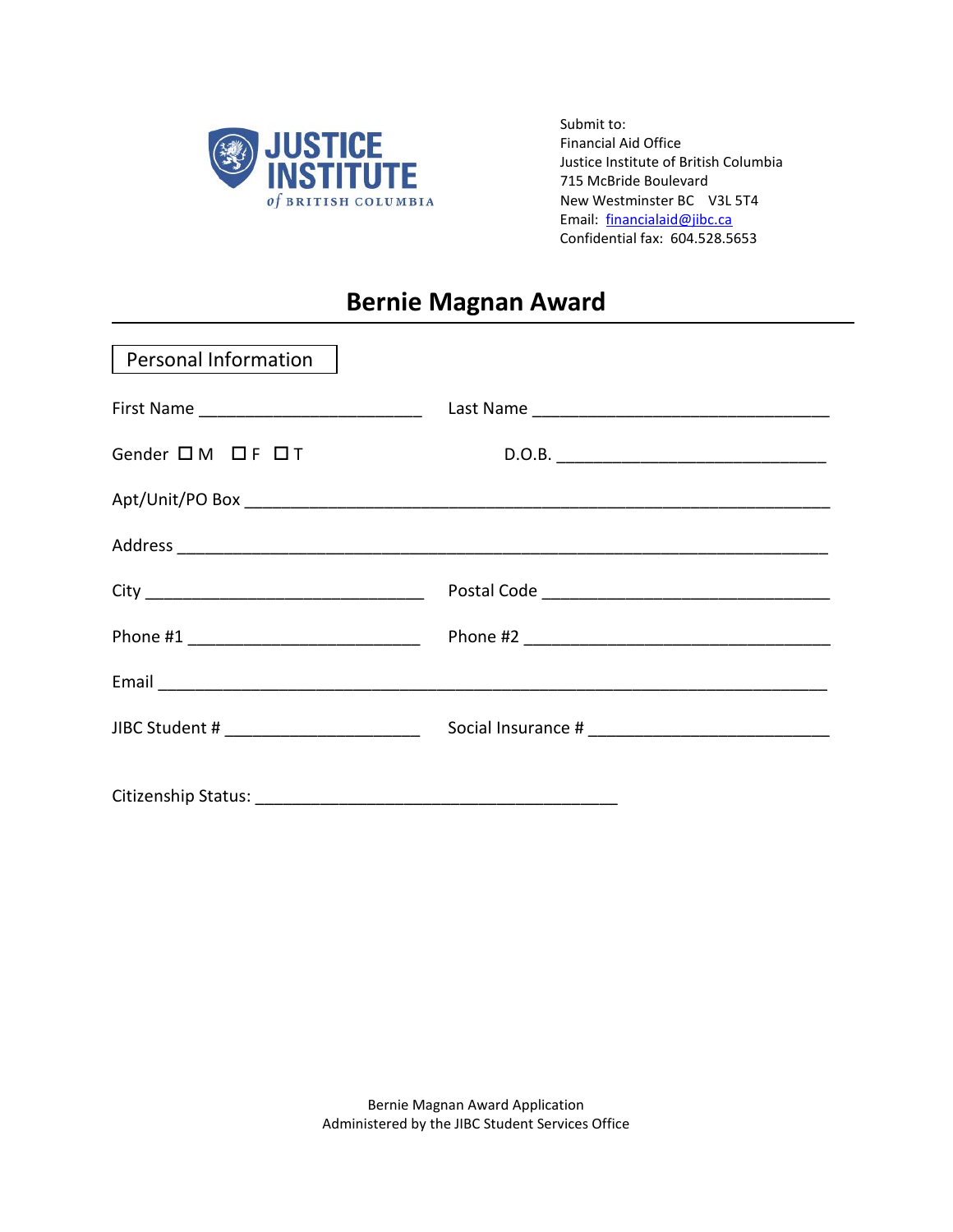## Academic Information

### JIBC Program Name

Career Goal \_\_\_\_\_\_\_\_\_\_\_\_\_\_\_\_\_\_\_\_\_\_\_\_\_\_\_\_\_\_\_\_\_\_\_\_\_\_\_\_\_\_\_\_\_\_\_\_\_\_\_\_\_\_\_\_\_\_\_\_\_\_\_\_\_\_\_\_\_\_\_\_\_\_

Previous Education:

| <b>High School</b>                | Name of School:      | Level Achieved: |
|-----------------------------------|----------------------|-----------------|
|                                   | Date Range Attended: |                 |
| College / University              | Name:                | Level Achieved: |
|                                   | Date Range Attended: |                 |
| Vocational / Trade /<br>Technical | Name:                | Level Achieved: |
|                                   | Date Range Attended: |                 |
| Other Licenses /<br>Certificates  | Name:                | Level Achieved: |
|                                   | Date Range Attended: |                 |

\_\_\_\_\_\_\_\_\_\_\_\_\_\_\_\_\_\_\_\_\_\_\_\_\_\_\_\_\_\_\_\_\_\_\_\_\_\_\_\_\_\_\_\_\_\_\_\_\_\_\_\_\_\_\_\_\_\_\_\_\_\_\_\_\_\_\_\_\_\_\_\_\_\_\_\_\_\_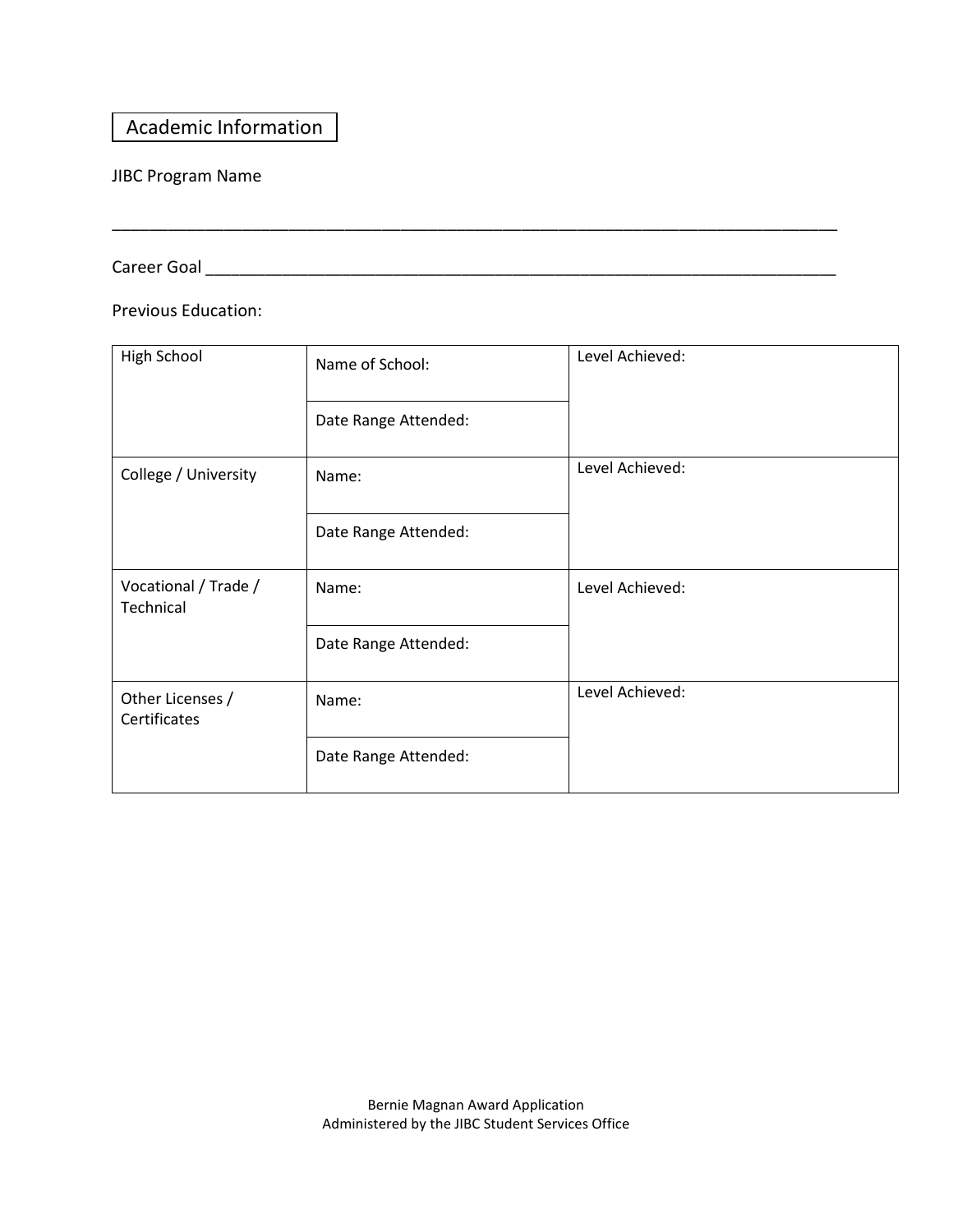## **Personal Profile**

Please describe how receiving this award will help you achieve your educational goals. Note: If there is any information that you feel was not reflected in this application, please include it in this section. (Please attach additional pages if required).

Bernie Magnan Award Application Administered by the JIBC Student Services Office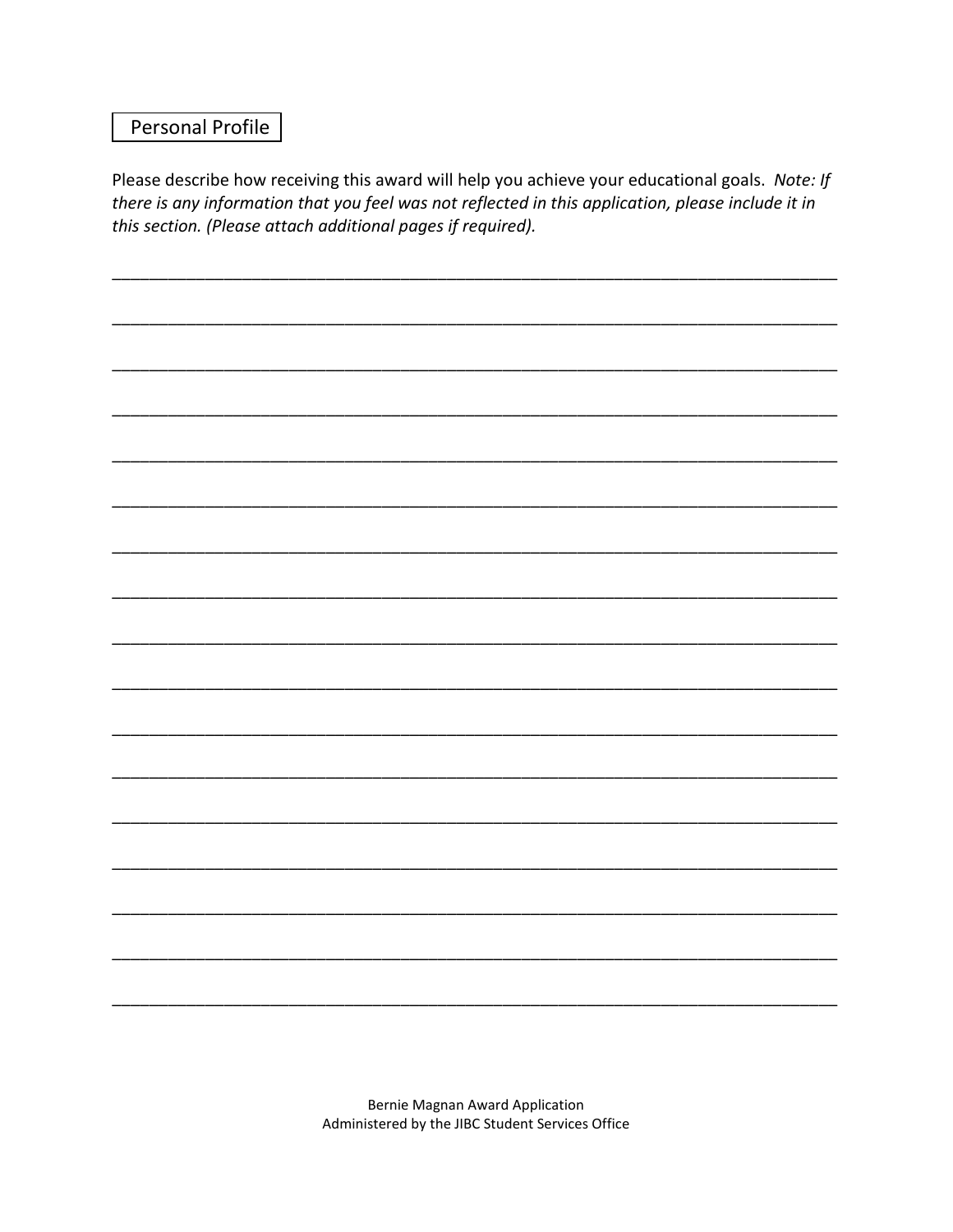## Community Involvement

Please list and describe the school and / or community activities, especially volunteering, with which you have been involved. Please ensure you include organization name(s) and dates for your role(s) and hours per week. (Please attach additional pages if required).

> Bernie Magnan Award Application Administered by the JIBC Student Services Office